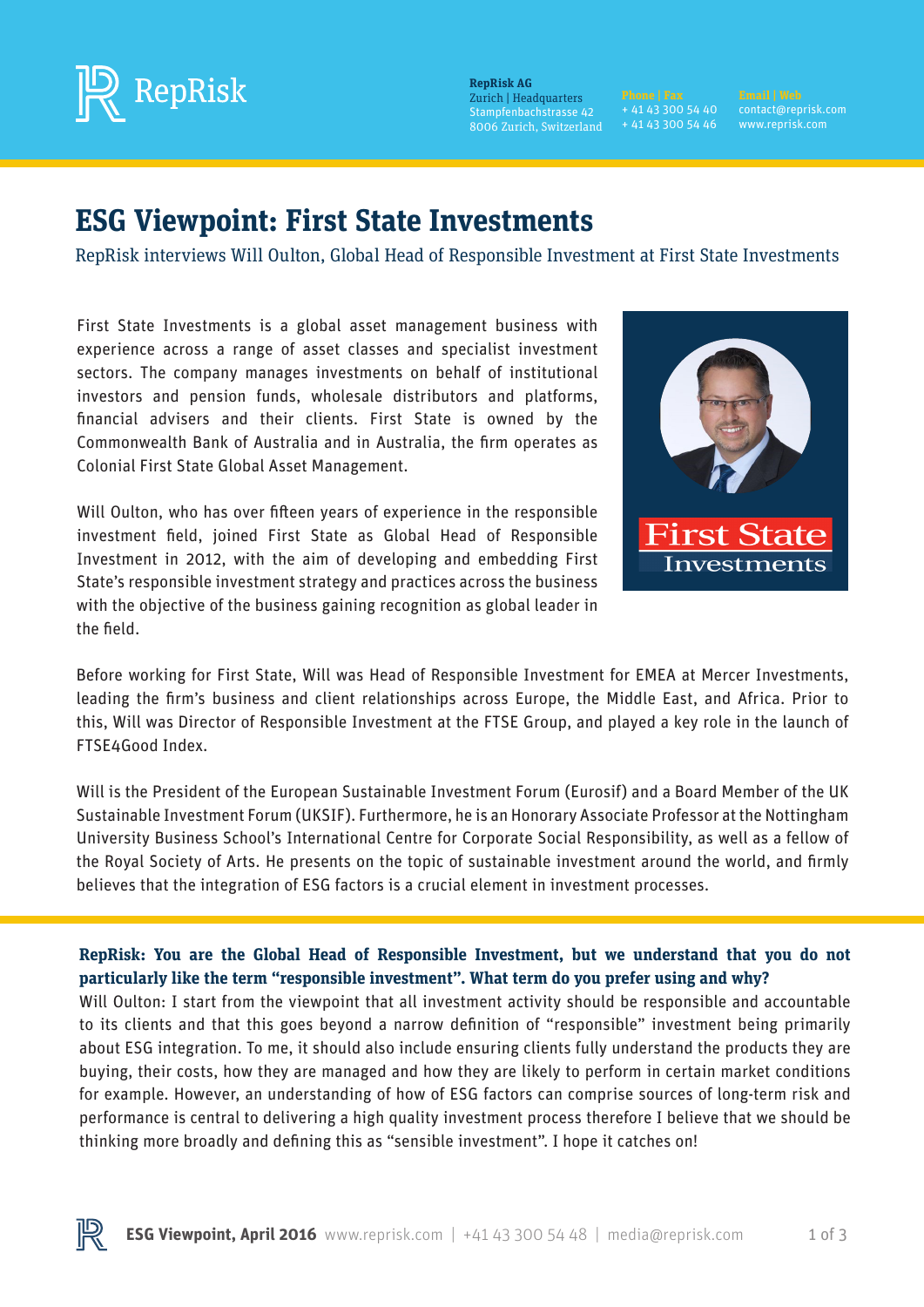

## **RR: The concept of "stewardship" is an important element in First State's strategy. Can you tell us more about how the firm defines stewardship and how it implements this concept in its approach to investment management?**

WO: Stewardship is the primary purpose of an investment manager. Not only do we have the honor of managing other people's capital, we have the opportunity to allocate that capital to productive purposes in the investment decisions we make.

All of our work is focused on protecting and enhancing the wealth of our clients over the long term, therefore their interests are central to the whole purpose of our business; to us, that is stewardship. In practice it means actively monitoring and engaging with company management, executing our client's ownership obligations diligently and where we can have an influence, maintaining the quality of the markets where we invest our client's money.

#### **RR: First State aims to be a global leader in responsible investment - what are some of the steps you have taken to achieve that goal? And, in your view, what is holding back other global asset managers from taking a bold step when it comes to ESG?**

WO: We believe, throughout our organization, that striving for market leading responsible investment practice brings benefits first and foremost to our clients but also to the long-term prospects for our business. The subjects gets a lot of attention at senior management level.

Our approach is based on three strategic pillars. These are enhancing the quality of our investment process, our role as stewards and long term investors, and engagement with our colleagues across the business on RI. For any asset manager, their approach to responsible investment has to fit with their culture and investment philosophy. A lot of RI work involves a process of change management and winning the hearts and minds of investment professionals to encourage them to think in a way that they may not necessarily have been trained nor incentivised to do. That means there is no one size fits all and each institution can and should develop their own approach.

#### **RR: First State has been using RepRisk's data since 2010. How are you using RepRisk and what do you think are the main benefits?**

WO: RepRisk has become a widely used tool across our investment business and our usage has significantly increased since we began using the data in 2010.

We know that there is no such thing as a perfect company and that from time to time companies can face problems. What we can't accept is where the management of companies are not on top of such issues and where they appear to be systemic and cultural in their nature. Where this is the case our client's money is at risk and that is clearly a major concern.

RepRisk data therefore has 2 main uses within our business, one is for monitoring and tracking issues, the second is for challenging management and getting a feel for them by how they respond to questions on issues raised during engagement. The trick is of course not to warn them in advance so you get a "real" reaction and not a pre-prepared PR message!